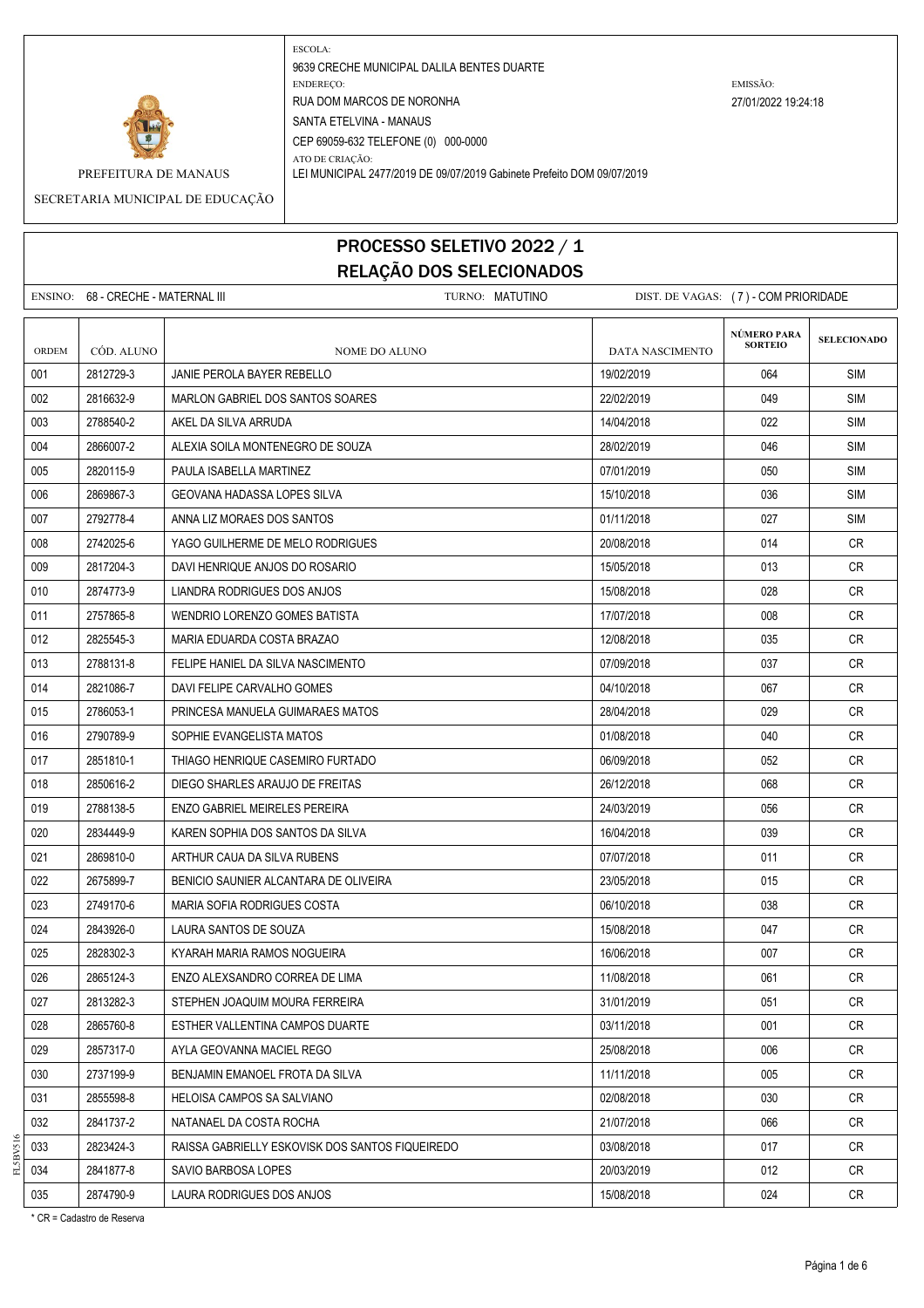

ATO DE CRIAÇÃO:

ESCOLA: 9639 CRECHE MUNICIPAL DALILA BENTES DUARTE ENDEREÇO: EMISSÃO: RUA DOM MARCOS DE NORONHA 27/01/2022 19:24:18 SANTA ETELVINA - MANAUS CEP 69059-632 TELEFONE (0) 000-0000

PREFEITURA DE MANAUS LEI MUNICIPAL 2477/2019 DE 09/07/2019 Gabinete Prefeito DOM 09/07/2019

SECRETARIA MUNICIPAL DE EDUCAÇÃO

# PROCESSO SELETIVO 2022 / 1 RELAÇÃO DOS SELECIONADOS

|       | ENSINO: 68 - CRECHE - MATERNAL III | TURNO: MATUTINO                        | DIST. DE VAGAS: (7) - COM PRIORIDADE |                               |                    |
|-------|------------------------------------|----------------------------------------|--------------------------------------|-------------------------------|--------------------|
| ORDEM | CÓD. ALUNO                         | NOME DO ALUNO                          | DATA NASCIMENTO                      | NÚMERO PARA<br><b>SORTEIO</b> | <b>SELECIONADO</b> |
| 036   | 2813004-9                          | LAURA MIRELLA TORRES MACHADO           | 08/01/2019                           | 002                           | CR.                |
| 037   | 2803172-5                          | ELLOA SOPHIA CONCEICAO ALEXANDRE       | 12/02/2019                           | 010                           | CR                 |
| 038   | 2860496-2                          | YCARO GABRIEL LIMA DA ROCHA            | 13/09/2018                           | 018                           | CR.                |
| 039   | 2785610-0                          | PEROLA NYCOLLE BATISTA CAMPELO         | 06/03/2019                           | 003                           | CR                 |
| 040   | 2788910-6                          | ESTHER DA SILVA MAFRA                  | 11/10/2018                           | 042                           | CR                 |
| 041   | 2866756-5                          | LUNNA VITORIA CORDEIRO PICANCO         | 08/03/2019                           | 048                           | CR.                |
| 042   | 2840148-4                          | HADASSAH VICTORIA SENA MAFRA           | 04/03/2019                           | 059                           | CR                 |
| 043   | 2870277-8                          | THOMAS OLIVEIRA ALVES                  | 19/10/2018                           | 004                           | CR                 |
| 044   | 2824165-7                          | LORENA VALENTINA SILVA PERSAUD         | 15/03/2019                           | 045                           | CR.                |
| 045   | 2864983-4                          | BENJAMIN DA SILVA NASCIMENTO           | 02/03/2019                           | 053                           | <b>CR</b>          |
| 046   | 2787714-0                          | WAGNER BATISTA DA COSTA VIANA          | 21/11/2018                           | 055                           | CR                 |
| 047   | 2823887-7                          | <b>LORRANI AIRES FERREIRA</b>          | 01/08/2018                           | 016                           | CR                 |
| 048   | 2792936-1                          | SOPHIA DE SOUZA GOMES                  | 10/10/2018                           | 009                           | <b>CR</b>          |
| 049   | 2873061-5                          | EDNEIA VITORIA DOS SANTOS LOPES SOUSA  | 06/11/2018                           | 057                           | CR                 |
| 050   | 2792665-6                          | LOUISE SILVA MENEZES                   | 13/09/2018                           | 031                           | CR                 |
| 051   | 2812490-1                          | ISABELLA SILVA DOS SANTOS              | 06/12/2018                           | 043                           | <b>CR</b>          |
| 052   | 2847831-2                          | AIRTON SILVA ALCANTARA                 | 26/04/2018                           | 054                           | CR.                |
| 053   | 2649878-2                          | <b>ENZO GABRIEL SANTOS VASCONCELOS</b> | 04/09/2018                           | 058                           | CR                 |
| 054   | 2857915-1                          | ANA PAULA NUNES MOURAO                 | 23/06/2018                           | 019                           | <b>CR</b>          |
| 055   | 2787256-4                          | MARIA CLARA MAGALHAES DA SILVA         | 07/04/2018                           | 041                           | CR.                |
| 056   | 2662699-3                          | JOSE MATEUS DE MESQUITA OLIVEIRA       | 03/10/2018                           | 044                           | CR                 |
| 057   | 2840329-0                          | DAVI LUCCA SANTOS DA SILVA             | 03/06/2018                           | 062                           | CR                 |
| 058   | 2865938-4                          | CALEBE CAVALCANTE DE SOUZA             | 01/10/2018                           | 032                           | CR                 |
| 059   | 2787103-7                          | PEDRO HENRIQUE TRINDADE DE NEGREIROS   | 02/04/2018                           | 020                           | <b>CR</b>          |
| 060   | 2854103-0                          | JOAO THOMAS RIBEIRO DO VALE            | 24/06/2018                           | 021                           | CR                 |
| 061   | 2688095-4                          | MARIA JULIA BRAGA VIANA                | 01/11/2018                           | 023                           | <b>CR</b>          |
| 062   | 2788983-1                          | HEYKE GABRIEL DOS SANTOS MOTA          | 01/08/2018                           | 025                           | <b>CR</b>          |
| 063   | 2836061-3                          | LUANDERSON AZAFFE SANTOS DA SILVA      | 17/11/2018                           | 065                           | CR                 |
| 064   | 2653399-5                          | <b>ILAN ENRIQUE MANZANO PARRA</b>      | 01/11/2018                           | 060                           | <b>CR</b>          |
| 065   | 2670041-7                          | FELIPE GABRIEL DE SOUZA JORDAO         | 06/04/2018                           | 063                           | CR                 |
| 066   | 2759690-7                          | <b>ISABELA COSTA FERREIRA</b>          | 21/11/2018                           | 026                           | CR                 |
| 067   | 2839564-6                          | ERICA LORENA CAMPOS LOPES              | 06/07/2018                           | 033                           | <b>CR</b>          |
| 068   | 2866919-3                          | MARIA DE FATIMA SILVA FURTADO          | 13/08/2018                           | 034                           | CR                 |
|       |                                    |                                        |                                      |                               |                    |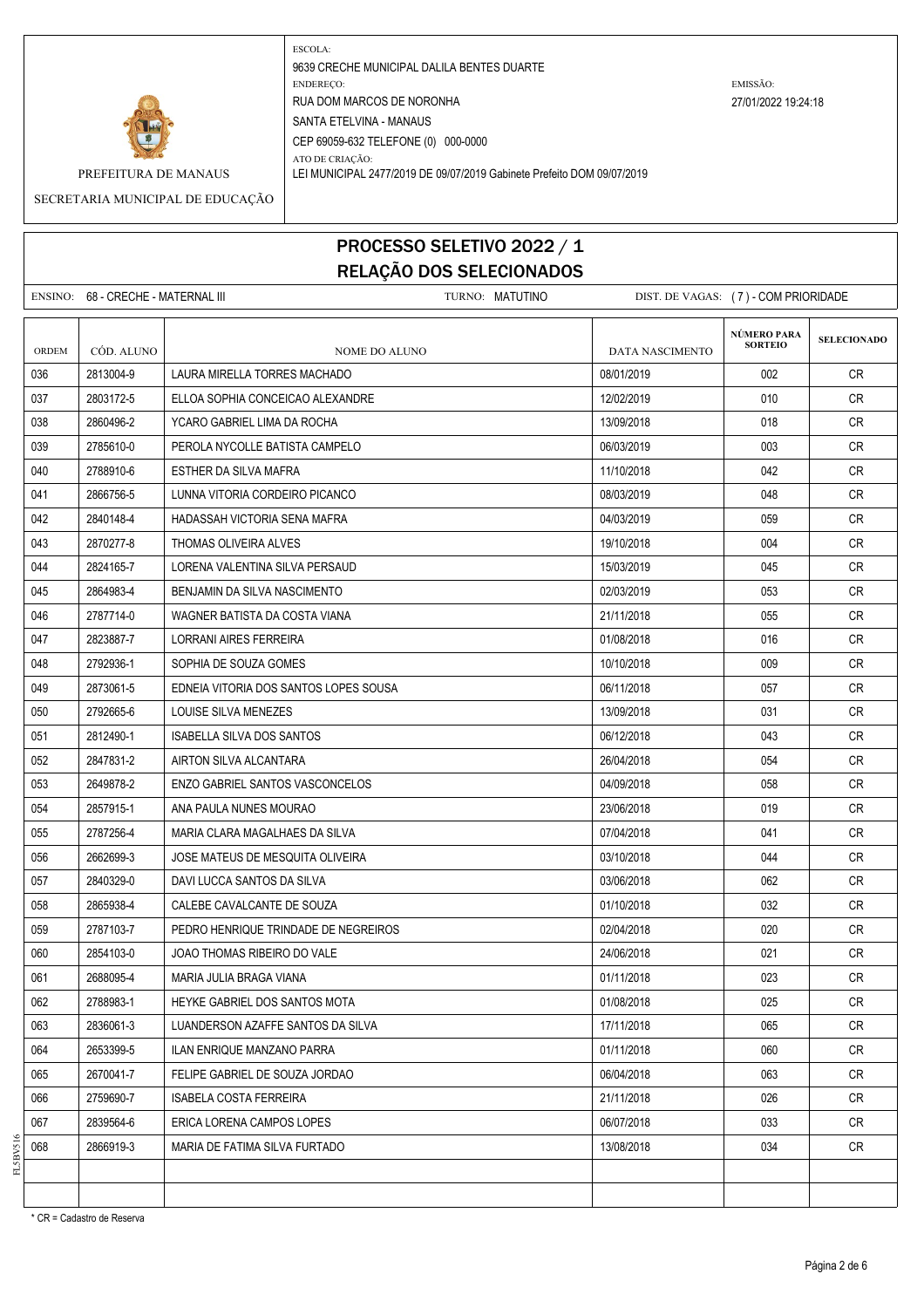

ATO DE CRIAÇÃO:

9639 CRECHE MUNICIPAL DALILA BENTES DUARTE ENDEREÇO: EMISSÃO: RUA DOM MARCOS DE NORONHA 27/01/2022 19:24:18 SANTA ETELVINA - MANAUS CEP 69059-632 TELEFONE (0) 000-0000

PREFEITURA DE MANAUS LEI MUNICIPAL 2477/2019 DE 09/07/2019 Gabinete Prefeito DOM 09/07/2019

SECRETARIA MUNICIPAL DE EDUCAÇÃO

### PROCESSO SELETIVO 2022 / 1 RELAÇÃO DOS SELECIONADOS

|       | ENSINO: 68 - CRECHE - MATERNAL III | TURNO: MATUTINO                      | DIST. DE VAGAS: (4) - SEM PRIORIDADE |                                      |                    |
|-------|------------------------------------|--------------------------------------|--------------------------------------|--------------------------------------|--------------------|
| ORDEM | CÓD. ALUNO                         | NOME DO ALUNO                        | DATA NASCIMENTO                      | <b>NÚMERO PARA</b><br><b>SORTEIO</b> | <b>SELECIONADO</b> |
| 001   | 2818047-0                          | BENJAMIM DA SILVA MOTA               | 31/12/2018                           | 080                                  | <b>SIM</b>         |
| 002   | 2785783-2                          | HEITOR MACEDO DA ROCHA               | 29/08/2018                           | 035                                  | <b>SIM</b>         |
| 003   | 2789368-5                          | ISAAC SILVA DE SOUSA                 | 21/02/2019                           | 036                                  | <b>SIM</b>         |
| 004   | 2873220-0                          | EVA ALVES DA SILVA                   | 13/01/2019                           | 046                                  | <b>SIM</b>         |
| 005   | 2851517-0                          | MARIA HELOISA PANTOJA NOGUEIRA       | 16/11/2018                           | 010                                  | CR.                |
| 006   | 2866424-8                          | VICTORIA HADASSA SIMPLICIO BEZERRA   | 18/05/2018                           | 068                                  | <b>CR</b>          |
| 007   | 2790733-3                          | JOSE RICARDO HONORATO DA SILVA FILHO | 05/12/2018                           | 008                                  | <b>CR</b>          |
| 008   | 2836920-3                          | DANIEL VENANCIO MENDES               | 14/11/2018                           | 032                                  | <b>CR</b>          |
| 009   | 2817400-3                          | EMILY EDUARDA SILVA DE SOUSA         | 29/04/2018                           | 018                                  | <b>CR</b>          |
| 010   | 2871564-0                          | LYA MANOELLA BENTES MACARIO          | 09/01/2019                           | 095                                  | CR                 |
| 011   | 2868789-2                          | AURORA ANTONELLA DE SOUZA NASCIMENTO | 05/03/2019                           | 005                                  | <b>CR</b>          |
| 012   | 2831324-0                          | MARIA FERNANDA DOS SANTOS SILVA      | 02/08/2018                           | 039                                  | <b>CR</b>          |
| 013   | 2865765-9                          | LIVIA VALENTINA LIMA DA MOTA         | 28/03/2019                           | 016                                  | CR                 |
| 014   | 2768371-0                          | LIVIA AGNES PEREIRA PRESTES          | 05/06/2018                           | 084                                  | CR                 |
| 015   | 2787616-0                          | VITOR GABRIEL LEITE DE SOUZA         | 17/01/2019                           | 069                                  | <b>CR</b>          |
| 016   | 2750957-5                          | EMILLY HELOA PEREIRA BARBOSA         | 17/11/2018                           | 088                                  | <b>CR</b>          |
| 017   | 2789476-2                          | KADU LASMAR RODRIGUES                | 08/08/2018                           | 073                                  | <b>CR</b>          |
| 018   | 2870735-4                          | ALESSANDRA RANIELLY AZEVEDO GOMES    | 19/10/2018                           | 025                                  | <b>CR</b>          |
| 019   | 2789553-0                          | <b>ISADORA LIMA LUNIERE</b>          | 30/03/2019                           | 040                                  | <b>CR</b>          |
| 020   | 2814610-7                          | AGNES DE SOUZA PINHEIRO              | 13/05/2018                           | 004                                  | <b>CR</b>          |
| 021   | 2816316-8                          | JHOSEPH HECTOR LIMA DOS SANTOS       | 03/01/2019                           | 078                                  | <b>CR</b>          |
| 022   | 2871845-3                          | CHRISTOPHER ORPHEUS SILVEIRA VIEIRA  | 02/01/2019                           | 103                                  | CR.                |
| 023   | 2788680-8                          | BERNARDO FREITAS VALENTIN            | 14/03/2019                           | 041                                  | <b>CR</b>          |
| 024   | 2787163-0                          | ALLANA LOUISE OLIVEIRA RODRIGUES     | 31/12/2018                           | 037                                  | CR                 |
| 025   | 2857490-7                          | <b>HELOISA HELENA RAMIRES SILVA</b>  | 28/01/2019                           | 029                                  | CR                 |
| 026   | 2822422-1                          | ANA LUIZA DA ROCHA LIMA              | 31/03/2019                           | 038                                  | CR                 |
| 027   | 2788532-1                          | AYRTON BARBOSA TAVARES               | 04/11/2018                           | 024                                  | CR                 |
| 028   | 2873212-0                          | PAULA CAROLINA PAULA DA SILVA        | 09/05/2018                           | 009                                  | CR                 |
| 029   | 2846336-6                          | MAYARA FERNANDES DO NASCIMENTO       | 01/11/2018                           | 096                                  | CR                 |
| 030   | 2872674-0                          | KALEBY CASTRO DA ROCHA               | 14/10/2018                           | 075                                  | CR                 |
| 031   | 2834417-0                          | <b>HEITOR RAMOS DA SILVA</b>         | 01/04/2018                           | 077                                  | CR                 |
| 032   | 2867328-0                          | HEITOR FERREIRA DOS SANTOS           | 11/07/2018                           | 011                                  | CR                 |
| 033   | 2789419-3                          | MARIA LUISA DA SILVA OLIVEIRA        | 19/10/2018                           | 063                                  | CR                 |
| 034   | 2694055-8                          | GIOVANA SILVA MARINHO                | 13/06/2018                           | 043                                  | CR                 |

035 2787922-4 HEITOR CRUZ DE OLIVEIRA 13/09/2018 13/09/2018 13/09/2018 13/09/2018

\* CR = Cadastro de Reserva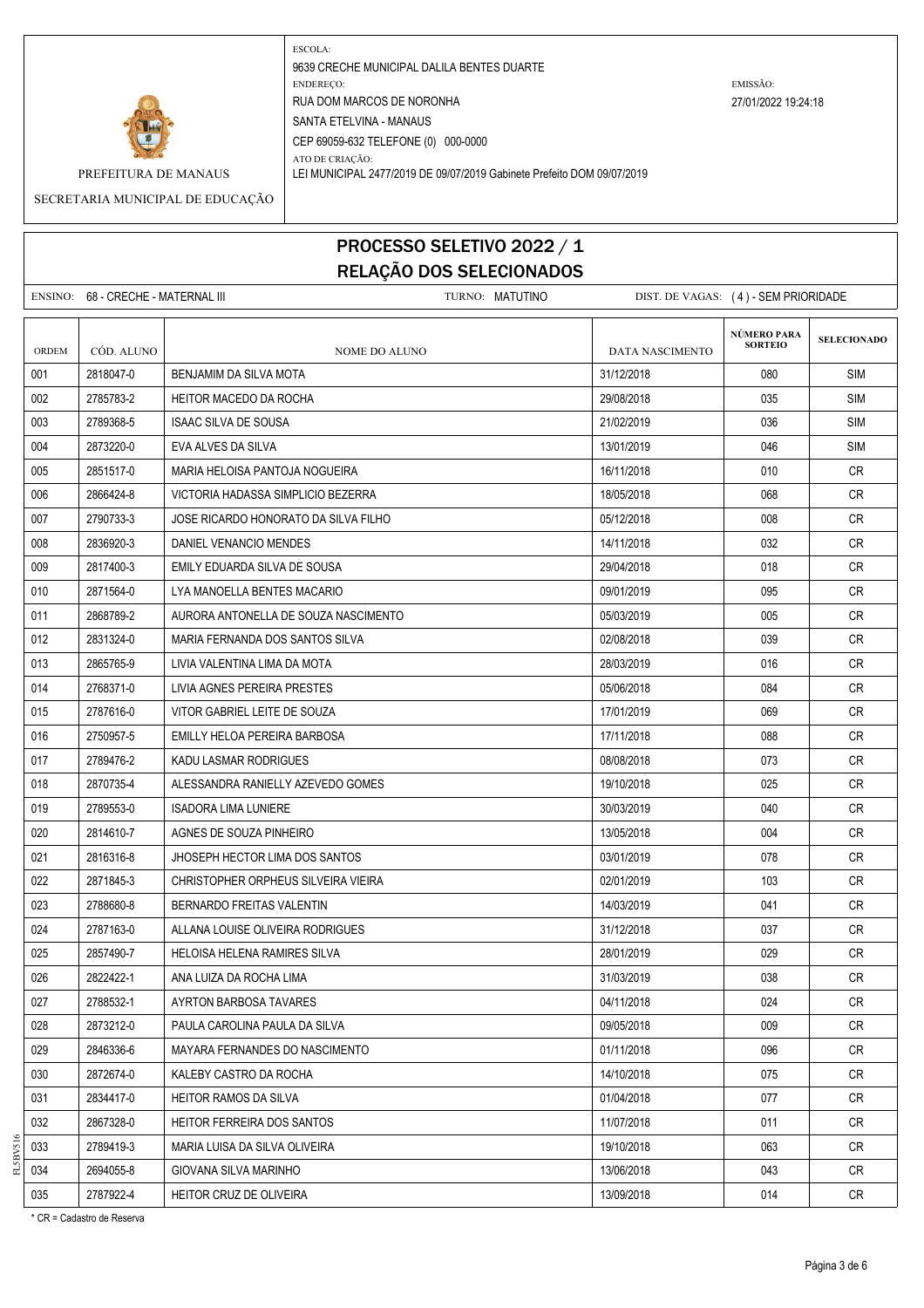

ESCOLA: 9639 CRECHE MUNICIPAL DALILA BENTES DUARTE ENDEREÇO: EMISSÃO: RUA DOM MARCOS DE NORONHA 27/01/2022 19:24:18 SANTA ETELVINA - MANAUS CEP 69059-632 TELEFONE (0) 000-0000

ATO DE CRIAÇÃO: PREFEITURA DE MANAUS LEI MUNICIPAL 2477/2019 DE 09/07/2019 Gabinete Prefeito DOM 09/07/2019

#### SECRETARIA MUNICIPAL DE EDUCAÇÃO

### PROCESSO SELETIVO 2022 / 1 RELAÇÃO DOS SELECIONADOS

|              | ENSINO: 68 - CRECHE - MATERNAL III |                                         | TURNO: MATUTINO | DIST. DE VAGAS: (4) - SEM PRIORIDADE |                               |                    |
|--------------|------------------------------------|-----------------------------------------|-----------------|--------------------------------------|-------------------------------|--------------------|
| <b>ORDEM</b> | CÓD. ALUNO                         | <b>NOME DO ALUNO</b>                    |                 | DATA NASCIMENTO                      | NÚMERO PARA<br><b>SORTEIO</b> | <b>SELECIONADO</b> |
| 036          | 2828907-2                          | <b>CLARICE EMANUELLE DA SILVA RAMOS</b> |                 | 20/06/2018                           | 042                           | CR                 |
| 037          | 2833039-0                          | MIRELLA VALENTHINA SOUZA CALDAS         |                 | 29/10/2018                           | 020                           | CR.                |
| 038          | 2846017-0                          | CECILIA VITORIA BATISTA DANTAS          |                 | 24/12/2018                           | 044                           | CR                 |
| 039          | 2789749-4                          | LUCAS GABRIEL MONTEIRO FONTINELLES      |                 | 25/01/2019                           | 074                           | CR                 |
| 040          | 2789066-0                          | ERICA MELISSA RAMOS DA SILVA            |                 | 07/08/2018                           | 089                           | CR                 |
| 041          | 2862170-0                          | HADASSA TAVARES FERREIRA                |                 | 16/10/2018                           | 021                           | CR.                |
| 042          | 2870970-5                          | CHRISTOPHER GAEL PRATA BATISTA          |                 | 20/11/2018                           | 045                           | CR.                |
| 043          | 2865406-4                          | AURORA ELOA SANTOS RODRIGUES            |                 | 27/01/2019                           | 006                           | CR.                |
| 044          | 2787336-6                          | HEITOR OLIVER DE MELO PEREIRA           |                 | 18/05/2018                           | 097                           | CR.                |
| 045          | 2789620-0                          | KEMILLY DE SOUSA GALUCIO                |                 | 11/01/2019                           | 083                           | CR                 |
| 046          | 2836654-9                          | ARTHUR GAEL HORTA DE MELO               |                 | 20/07/2018                           | 090                           | CR                 |
| 047          | 2817643-0                          | SOFIA DA SILVA NEPOMUCENO               |                 | 08/02/2019                           | 064                           | CR.                |
| 048          | 2830389-0                          | ANA LUISA DA SILVA SOUZA                |                 | 01/01/2019                           | 105                           | CR                 |
| 049          | 2789517-3                          | DAVI LUCCA COSTA SILVA                  |                 | 24/03/2019                           | 106                           | CR                 |
| 050          | 2806749-5                          | LEONARDO CORNELIS DOS ANJOS             |                 | 06/07/2018                           | 001                           | CR                 |
| 051          | 2867681-5                          | SERGIO DA SILVA RODRIGUES               |                 | 27/12/2018                           | 059                           | <b>CR</b>          |
| 052          | 2860494-6                          | <b>JASMIN PEREIRA VIANA</b>             |                 | 16/02/2019                           | 007                           | CR.                |
| 053          | 2816544-6                          | JOAO LUCCA MARINHO DUARTE               |                 | 15/05/2018                           | 047                           | CR.                |
| 054          | 2869302-7                          | RICHARLYSON MIGUEL SOUZA FERREIRA       |                 | 11/10/2018                           | 055                           | CR                 |
| 055          | 2854039-5                          | ENZO GABRIEL ALMEIDA ANDRADE            |                 | 25/04/2018                           | 002                           | CR                 |
| 056          | 2866484-1                          | SOPHIA MELINDA OLIVEIRA DA SILVA        |                 | 12/11/2018                           | 076                           | CR                 |
| 057          | 2839882-3                          | BERNARDO VALENTIN AGUIAR CARSAN         |                 | 22/11/2018                           | 012                           | CR                 |
| 058          | 2787907-0                          | ALLANA KEMILY AGUIAR RAIOL              |                 | 03/07/2018                           | 058                           | CR.                |
| 059          | 2786590-8                          | AYLLA ELOAH SILVA DA COSTA              |                 | 22/10/2018                           | 071                           | CR                 |
| 060          | 2799942-4                          | IAN CESAR MONTEIRO ANDRADE              |                 | 20/01/2019                           | 093                           | CR.                |
| 061          | 2789666-8                          | AGEU OLIVEIRA DA SILVA                  |                 | 07/01/2019                           | 086                           | <b>CR</b>          |
| 062          | 2869295-0                          | NAIRELYS ANDREINA ROSAL GONZALEZ        |                 | 23/08/2018                           | 003                           | CR                 |
| 063          | 2833254-7                          | ISAC GABRIEL MENEZES CARVALHO           |                 | 06/02/2019                           | 015                           | CR                 |
| 064          | 2833034-0                          | SOPHIA RAMOS ALVES                      |                 | 17/06/2018                           | 065                           | CR                 |
| 065          | 2870966-7                          | ISAAC LOURENCO DO NASCIMENTO PINHEIRO   |                 | 04/05/2018                           | 060                           | <b>CR</b>          |
| 066          | 2865286-0                          | RODRIGOLUIZ SOARES FRANCA               |                 | 11/08/2018                           | 057                           | CR                 |
| 067          | 2726744-0                          | MARCOS HARISSON DOS SANTOS SOUZA        |                 | 12/08/2018                           | 054                           | <b>CR</b>          |
| 068          | 2866123-0                          | HELOISE ISABELLE SOUZA DE OLIVEIRA      |                 | 22/10/2018                           | 048                           | CR                 |
| 069          | 2863683-0                          | IVANETE VITORIA SOUSA DA SILVA          |                 | 08/12/2018                           | 019                           | CR                 |
| 070          | 2869420-1                          | VICTOR GABRIEL BARROS SOMBRA            |                 | 01/11/2018                           | 066                           | <b>CR</b>          |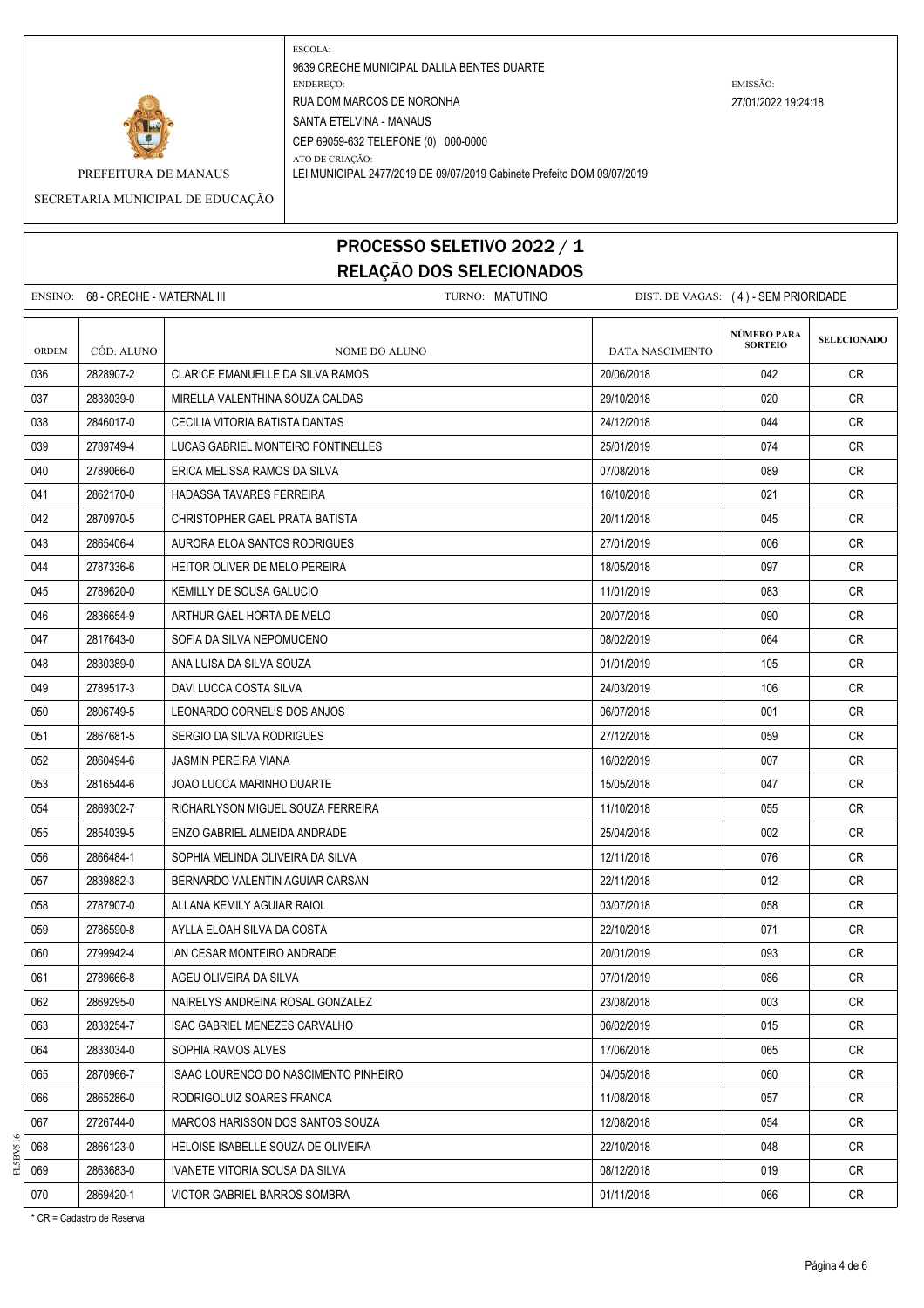

ATO DE CRIAÇÃO:

9639 CRECHE MUNICIPAL DALILA BENTES DUARTE ENDEREÇO: EMISSÃO: RUA DOM MARCOS DE NORONHA 27/01/2022 19:24:18 SANTA ETELVINA - MANAUS CEP 69059-632 TELEFONE (0) 000-0000

PREFEITURA DE MANAUS LEI MUNICIPAL 2477/2019 DE 09/07/2019 Gabinete Prefeito DOM 09/07/2019

SECRETARIA MUNICIPAL DE EDUCAÇÃO

### PROCESSO SELETIVO 2022 / 1 RELAÇÃO DOS SELECIONADOS

|       |                                    | ---- - <sub>3</sub> --- -                |                                      |                                      |                    |
|-------|------------------------------------|------------------------------------------|--------------------------------------|--------------------------------------|--------------------|
|       | ENSINO: 68 - CRECHE - MATERNAL III | TURNO: MATUTINO                          | DIST. DE VAGAS: (4) - SEM PRIORIDADE |                                      |                    |
| ORDEM | CÓD. ALUNO                         | NOME DO ALUNO                            | DATA NASCIMENTO                      | <b>NÚMERO PARA</b><br><b>SORTEIO</b> | <b>SELECIONADO</b> |
| 071   | 2865728-4                          | ANA BEATRIZ NUNES TAVARES                | 10/04/2018                           | 098                                  | CR                 |
| 072   | 2862324-0                          | VIVIANE BARRETO DO CARMO                 | 23/10/2018                           | 070                                  | CR                 |
| 073   | 2865871-0                          | ANDREW LUAN DE ALMEIDA PAIXAO            | 10/02/2019                           | 082                                  | CR.                |
| 074   | 2871653-1                          | BENJAMIM BENN ARAUJO DA COSTA            | 30/08/2018                           | 013                                  | CR                 |
| 075   | 2839568-9                          | LAURA YEDA DE SA QUEIROZ                 | 19/03/2019                           | 099                                  | <b>CR</b>          |
| 076   | 2869230-6                          | WANYZA DANIELA DAS CHAGAS PACHECO        | 12/09/2018                           | 072                                  | CR                 |
| 077   | 2826343-0                          | NOAH BRYAN NAVARRO CASTRO                | 29/10/2018                           | 052                                  | <b>CR</b>          |
| 078   | 2867309-3                          | MARCOS HENRIQUE DE SOUZA PINHEIRO        | 04/08/2018                           | 017                                  | <b>CR</b>          |
| 079   | 2842206-6                          | KALEU OLIVEIRA DAMASCENO                 | 21/08/2018                           | 022                                  | CR.                |
| 080   | 2865469-2                          | LUCAS BERNARDO COSTA GUERREIRO           | 22/04/2018                           | 049                                  | <b>CR</b>          |
| 081   | 2866709-3                          | MARIA JULIA ASSIS DE SOUZA               | 09/03/2019                           | 023                                  | <b>CR</b>          |
| 082   | 2762021-2                          | ANNA VALENTINA CARVALHO MARTINS DA SILVA | 16/11/2018                           | 079                                  | CR.                |
| 083   | 2789379-0                          | ARTHUR GUILHERME ALVES BACELAR           | 03/12/2018                           | 061                                  | CR                 |
| 084   | 2872500-0                          | ANA ISIS SOLEDADE CARVALHO               | 23/11/2018                           | 026                                  | <b>CR</b>          |
| 085   | 2867870-2                          | ENZO GABRIEL DE SOUZA AMORIM             | 25/11/2018                           | 091                                  | <b>CR</b>          |
| 086   | 2872034-2                          | LUIZ HENRIQUE SOARES MEIRELES            | 31/01/2019                           | 027                                  | <b>CR</b>          |
| 087   | 2866288-1                          | AGATHA JHULLY CASTILHO PORTILHO          | 26/01/2019                           | 081                                  | CR                 |
| 088   | 2869177-6                          | BEIJAMIM ANGELI MACHADO                  | 04/12/2018                           | 101                                  | <b>CR</b>          |
| 089   | 2758643-0                          | LUCAS DORVAL DE OLIVEIRA                 | 15/05/2018                           | 085                                  | CR                 |
| 090   | 2868728-0                          | ELISA VITORIA LUZ DE MORAES              | 01/08/2018                           | 050                                  | CR.                |
| 091   | 2854161-8                          | DAVI LUCCA ALMEIDA ANDRADE               | 25/04/2018                           | 087                                  | <b>CR</b>          |
| 092   | 2853962-1                          | ANYLU ALVES DE SOUZA                     | 13/05/2018                           | 067                                  | <b>CR</b>          |
| 093   | 2825649-2                          | HANNA DE PAULA LIMA                      | 30/01/2019                           | 034                                  | CR                 |
| 094   | 2868100-2                          | MIGUEL HENRICO                           | 22/05/2018                           | 028                                  | <b>CR</b>          |
| 095   | 2872734-7                          | DAVI DA SILVA FARIAS                     | 20/09/2018                           | 062                                  | CR                 |
| 096   | 2873301-0                          | SAMUEL PINHEIRO DA SILVA                 | 10/09/2018                           | 030                                  | CR                 |
| 097   | 2785795-6                          | ENZO GABRIEL DE CASTRO RODRIGUES         | 29/01/2019                           | 031                                  | <b>CR</b>          |
| 098   | 2873256-1                          | MATHEUS DAVI DOS SANTOS DE FREITAS       | 29/06/2018                           | 051                                  | CR                 |
| 099   | 2787470-2                          | ANNA RAPHAELLA PEREIRA NASCIMENTO        | 14/06/2018                           | 102                                  | CR                 |
| 100   | 2865737-3                          | JOAO PIETRO FONSECA CRUZ                 | 18/02/2019                           | 092                                  | CR                 |
| 101   | 2644787-8                          | BERNARDO BARRETO PORTELA                 | 08/10/2018                           | 094                                  | CR                 |
| 102   | 2838453-9                          | PEDRO HENRIQUE VENTURA PINHEIRO          | 31/12/2018                           | 053                                  | CR                 |

103 2760982-0 LUNNA OLIVEIRA RANGEL 17 UNIVERENT RANGEL 17/08/2018 100 CR

104 | 2835547-4 | ERICK CRISTOPHER DOS SANTOS XAVIER 2000 | 20/04/2018 | 033 | CR 105 2873479-3 ALICE LAURA SOARES MAIA 11/08/2018 11/08/2018 104 CR

FL5BV516

\* CR = Cadastro de Reserva